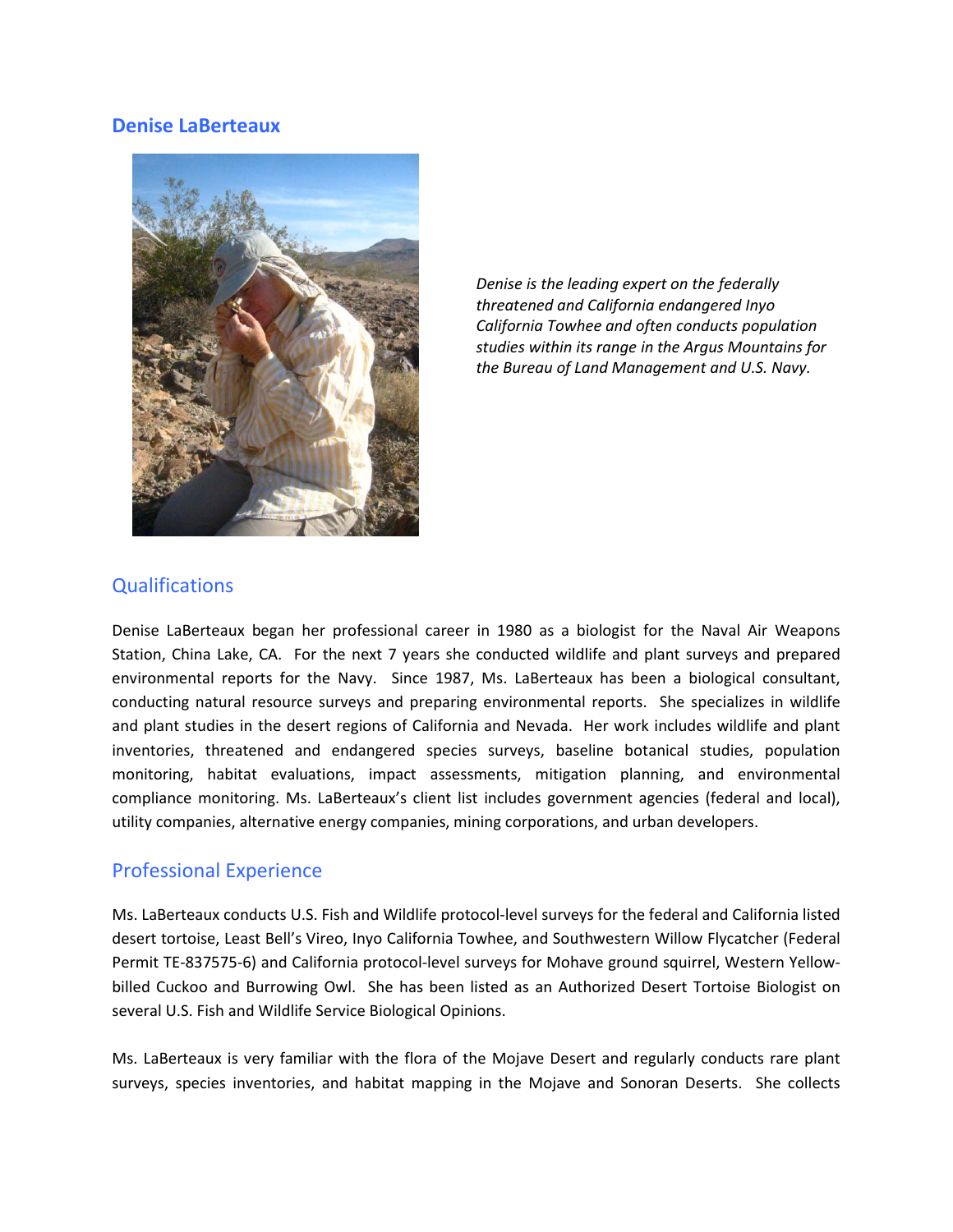quantitative plant data on long-term study plots for the U.S. Geological Survey. She has collected and identified plants for the Flora of the Desert Tortoise Natural Area project.

Ms. LaBerteaux has conducted bird migration studies for proposed wind energy projects and breeding bird studies for mitigation monitoring projects using point count and transect count methods. She has been designated as a Nesting Bird Biologist to search for and monitor active nests on construction projects.

Ms. LaBerteaux served on the Mohave ground squirrel Working Group in the 1990s and continues to participate at the Mohave ground squirrel Technical Advisory Group meetings. Since 1997, she has operated a bird banding station for the Institute of Bird Populations' Monitoring Avian Productivity and Survivorship Program. She conducts annual Breeding Bird Surveys for the U.S. Geological Survey and serves as Compiler for the South Fork Valley Christmas Bird Count.

# **Education**

M.S., Biology, Northern Arizona University, Flagstaff. B.A., Zoology, University of California, Santa Barbara.

# Permits and Certifications

- Federal Master Bird Banding Permit (21828)
- Endangered Species Recovery Permit (TE-837574-6) for Inyo California Towhee (includes nest monitoring) and Southwestern Willow Flycatcher
- Memorandum of Understanding, California Department of Fish and Wildlife for Inyo California Towhee, Southwestern Willow Flycatcher, Yellow-billed Cuckoo, Tricolored Blackbird, Mohave ground squirrel, Palm Springs round-tailed ground squirrel, Owens Valley vole, and Tulare grasshopper mouse
- California Scientific Collector's Permit (SCP-1512)
- USFWS Authorized Desert Tortoise Biologist on several Biological Opinions
- Authorized Nesting Bird Biologist (BLM and California approved)
- Mine Safety and Health Administration Training
- CPUC Certified Woman-owned Business Enterprise
- Western Pond Turtle Workshop
- Biology and Management of Bats in Southern California Workshop
- Methods of Habitat Restoration Workshop
- California Gnatcatcher Workshop

### Selected Publications

LaBerteaux, D.L. 2008. Inyo California Towhee (*Pipilo crissalis eremophilus*) survey in the Argus Range on the China Lake Naval Air Weapons Station, Inyo County, California. Unpubl. report prepared for Ventura Fish and Wildlife Office, U.S. Fish and Wildlife Service, Ventura, CA. 84 pp. + appendices.